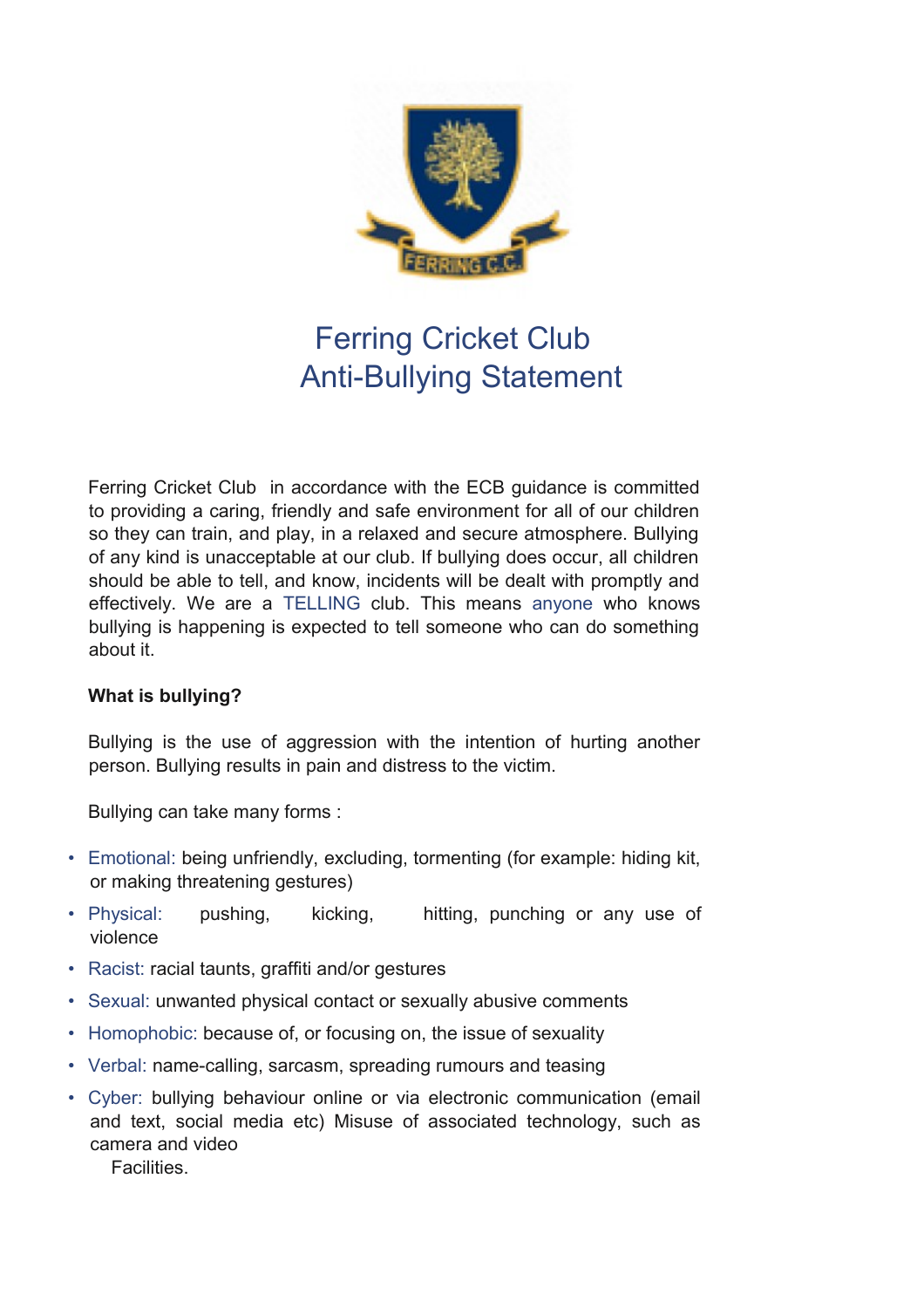### **Why is it important to respond to bullying?**

Bullying hurts. No one should be a victim of bullying. Everyone has the right to be treated with respect. Children who are bullying also need to learn different ways of behaving.

Ferring Cricket club has a responsibility to respond promptly, and effectively, to issues of bullying.

### **Objectives of this policy**

- All adults and children at the club should have an understanding of what bullying is
- All officials, coaching and non-coaching staff should know what the club policy is on bullying, and follow it when bullying is reported
- All children and parents should know what the club policy is on bullying, and what they should do if bullying arises
- As a club, we take bullying seriously. Children and parents should be assured they will be supported when bullying is reported
- Bullying will not be tolerated

In cases of adults reported to be bullying cricketers under 18, the ECB must always be informed .

## **Signs and symptoms**

A child may indicate, by signs or behaviour, that he or she is being bullied. Adults should be aware of signs and investigate if a child:

- Says they are being bullied
- Changes their usual routine
- Is unwilling to go to the club
- Becomes withdrawn anxious, or lacking in confidence
- Comes home with clothes torn or belongings damaged
- Has possessions which are damaged or go missing
- Asks for money or starts stealing money (to pay the bully)
- Has unexplained cuts or bruises
- Is frightened to say what's wrong
- Gives improbable excuses for any of the above